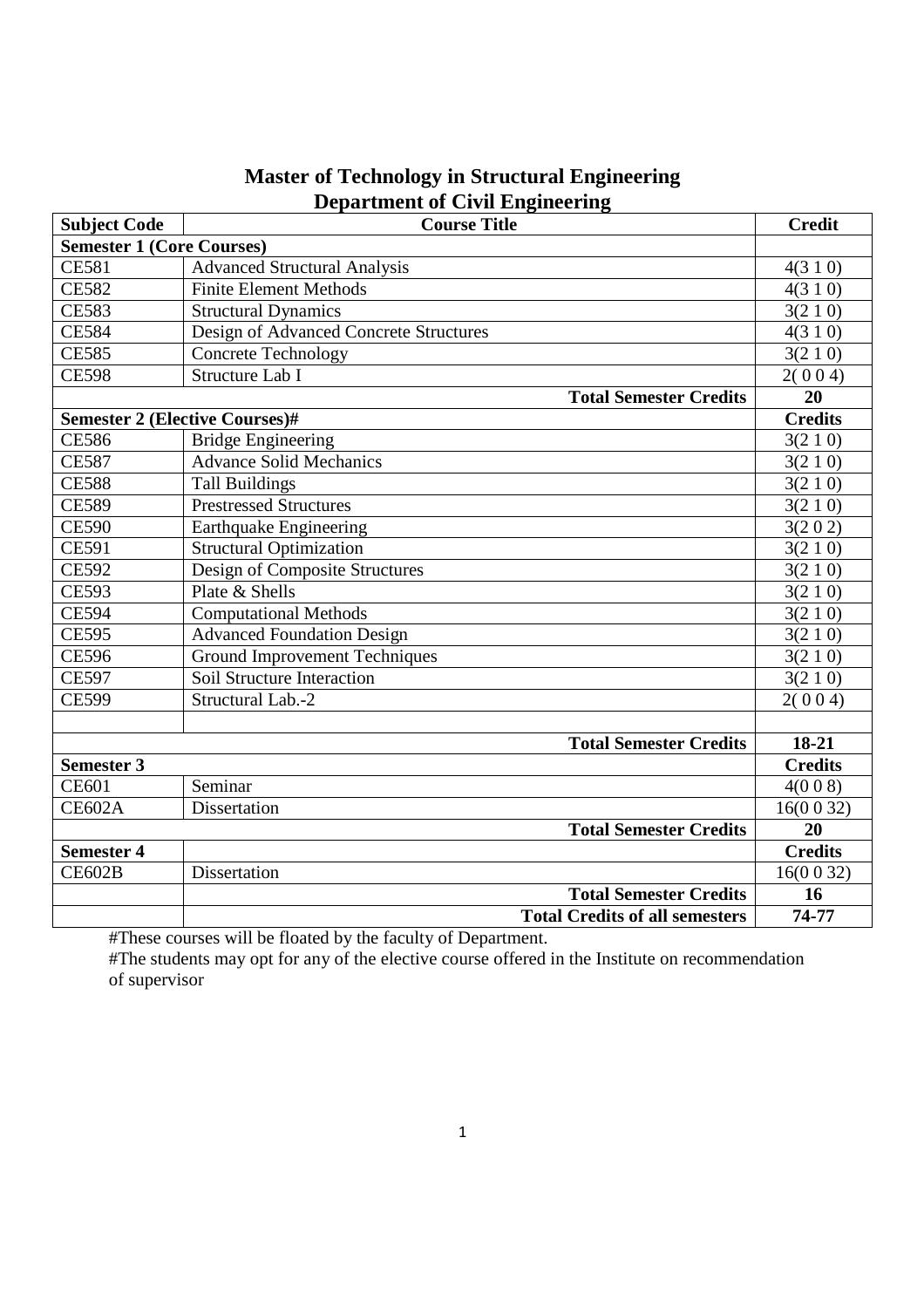## **M. Tech. (Structural Engineering)**

#### **SYLLABUS**

**Course code: CE581**

## **Course Name: Advanced Structural Analysis**

**Credits: 4** 

**L-T-P: 3-1-0** 

#### **Detailed syllabus:**

Matrix methods in skeletal structural analysis : force and displacement methods; Structure on elastic foundation; Direct stiffness method; Formation of member stiffness matrix; Transformation of load vector and displacement vector; Formation of global stiffness matrix; Analysis of continuous beams, plane frames, plane trusses.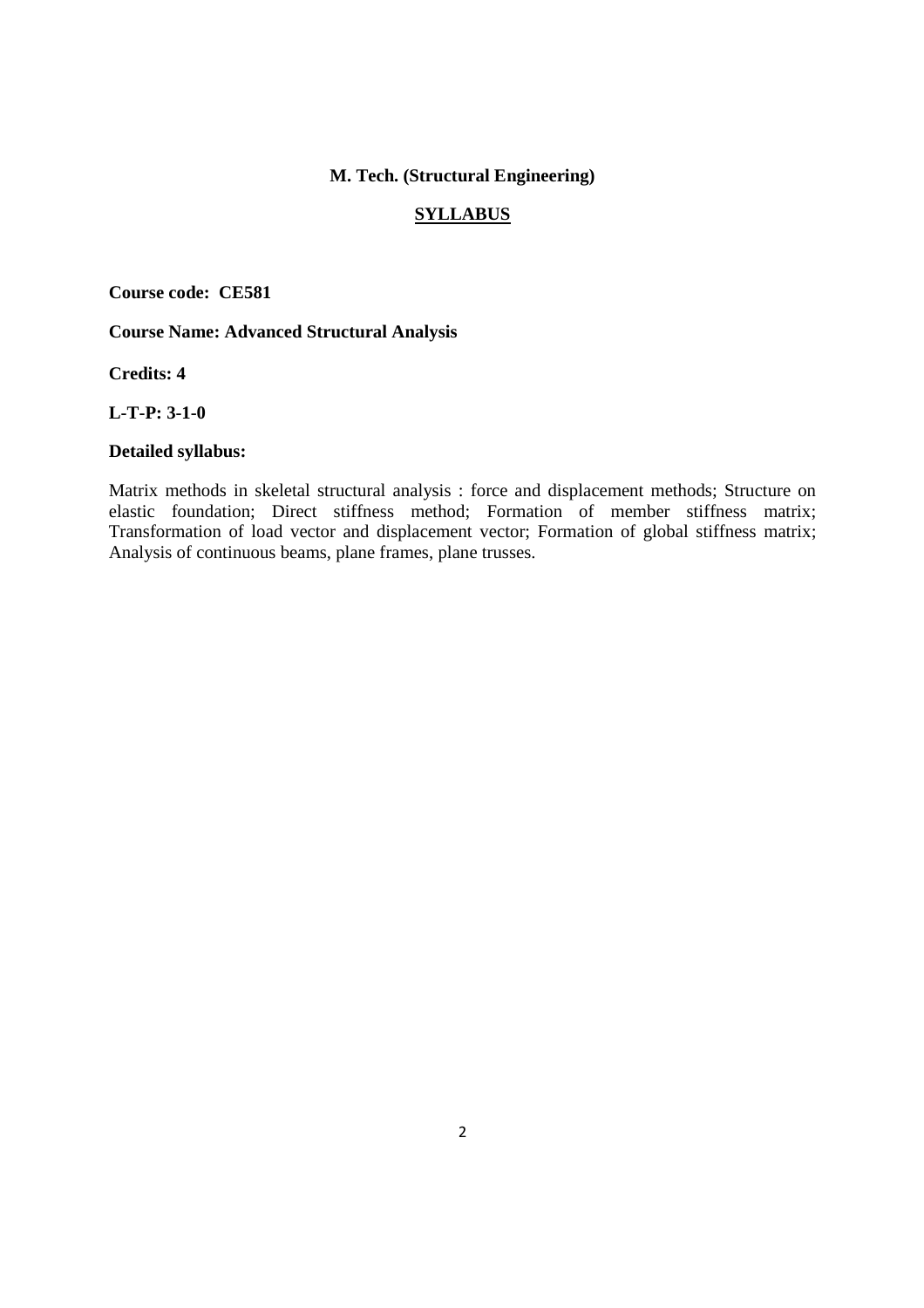## **Course Name: Finite Element Method**

**Credits: 4** 

#### **L-T-P: 3-1-0**

#### **Detailed syllabus:**

Finite element technique, discretization, energy and variational approaches. Basic theory, displacement and force models, slope function theory, use of parametric and local coordinates, convergence criteria, numerical integration. Applications, plane stress and plain strain problems, axi-symmetric solids, three dimensional problems, plate and shell structures, temperature problems. Nonlinear problems, introduction to iterative and incremental procedures for material and geometrically nonlinear problems, examples from plane stress and stability. Applications to Civil Engineering problems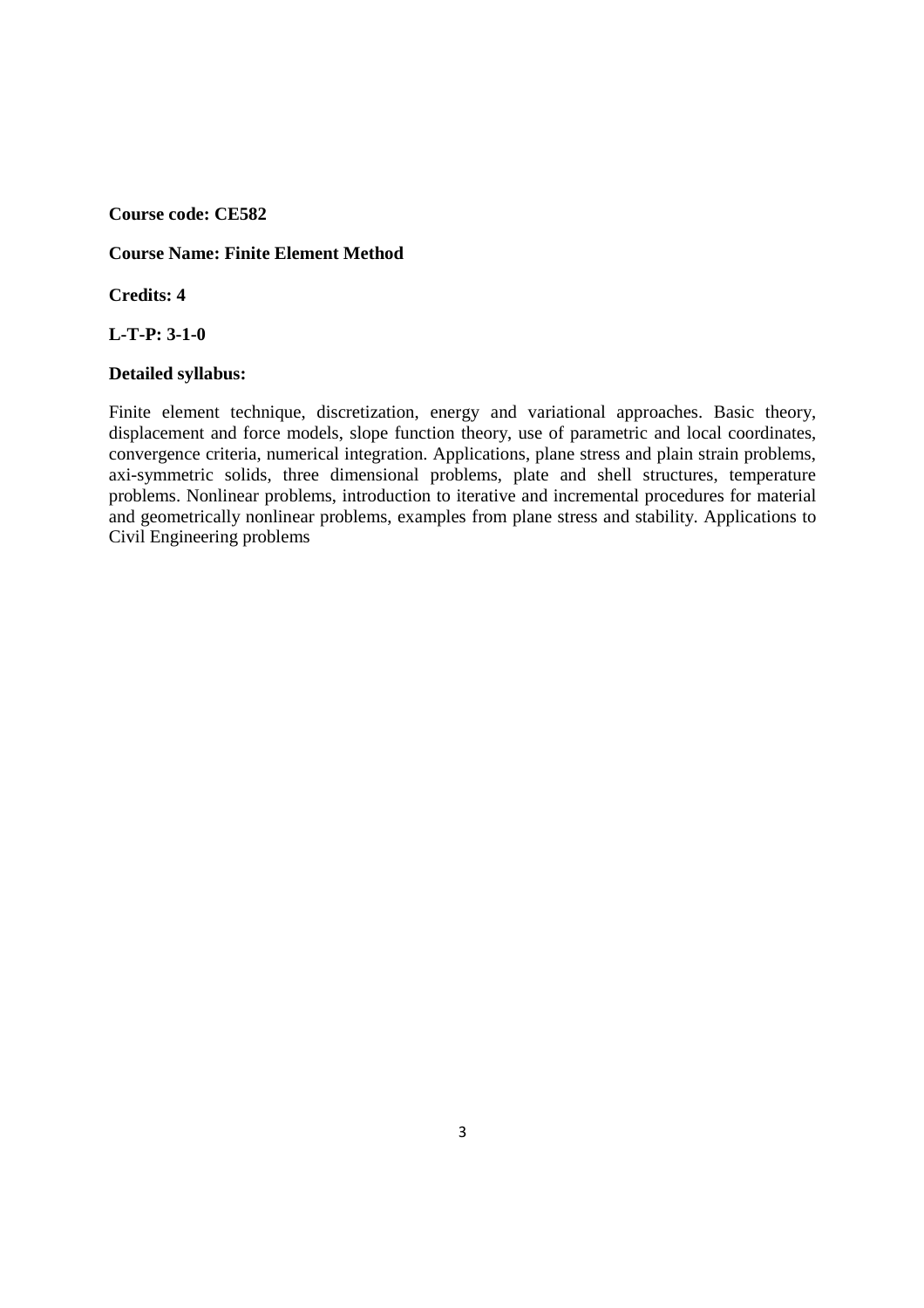## **Course Name**: **Structural Dynamics**

**Credits**: 3

### **L-T-P: 2-1-0**

### **Detailed syllabus:**

Single degree of freedom System: Equation of motion; undamped and damped Free vibration; undamped and damped forced vibration; Harmonic load; Evaluation of damping; Periodic load; General load; Response spectrum Analysis. Analysis of multi degree of freedom System; Generation of damping matrix, modal analysis; Continuous Systems; Numerical Evaluation of Dynamic Response. Introduction to a seismic analysis.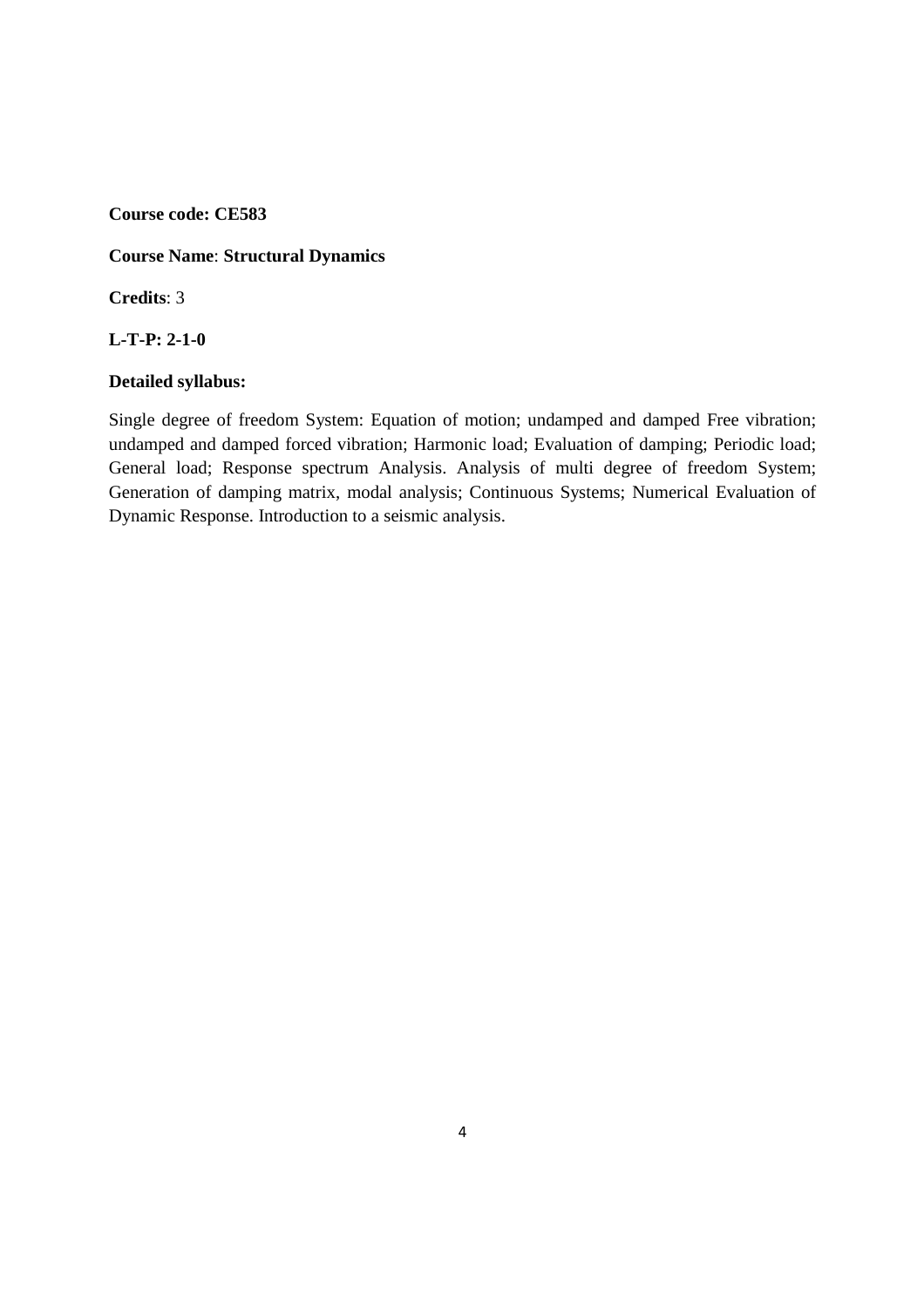#### **Course Name**: **Design of Advanced Concrete Structures**

**Credits**: 4

**L-T-P: 3-1-0** 

#### **Detailed syllabus:**

Basic philosophy of concrete materials, Concrete Mix Design, Basic philosophy of Design of concrete structures, Design of single and multibay structures in concrete, Portal Frames, Space frames, large span roof structures, Bunkers and Silos, pressure vessels and chimneys, Folded Plates, Reinforcement detailing for members and joints detailing; Codal provisions.

Basic philosophy of foundation design, raft foundations, pile foundations & well foundations,

Prestressing of concrete structures, Analysis and design of determinate & indeterminate beams, Concordant Cables, Design of end blocks.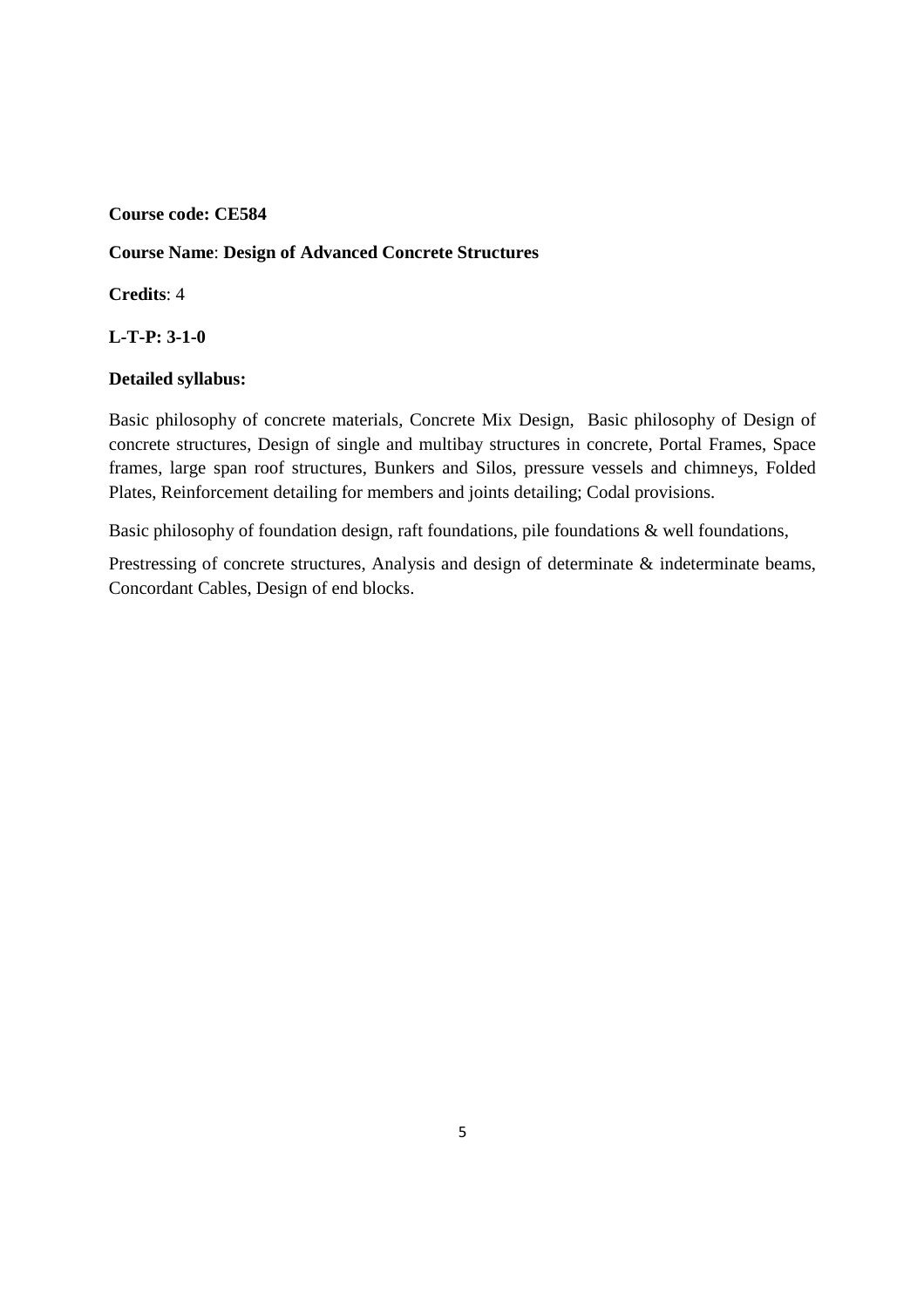### **Course Name: Concrete Technology**

**Credits: 3** 

**L-T-P: 2-1-0** 

## **Detailed syllabus:**

Review of constituent materials and mix design, admixtures, properties of concrete in fresh state and hardened state, special concretes, durability of concretes subjected to extreme environment, deterioration mechanisms, assessment and control of corrosion in concrete structures, insitu assessment of concrete structures, various NDT techniques and their applications, repair of concrete structures.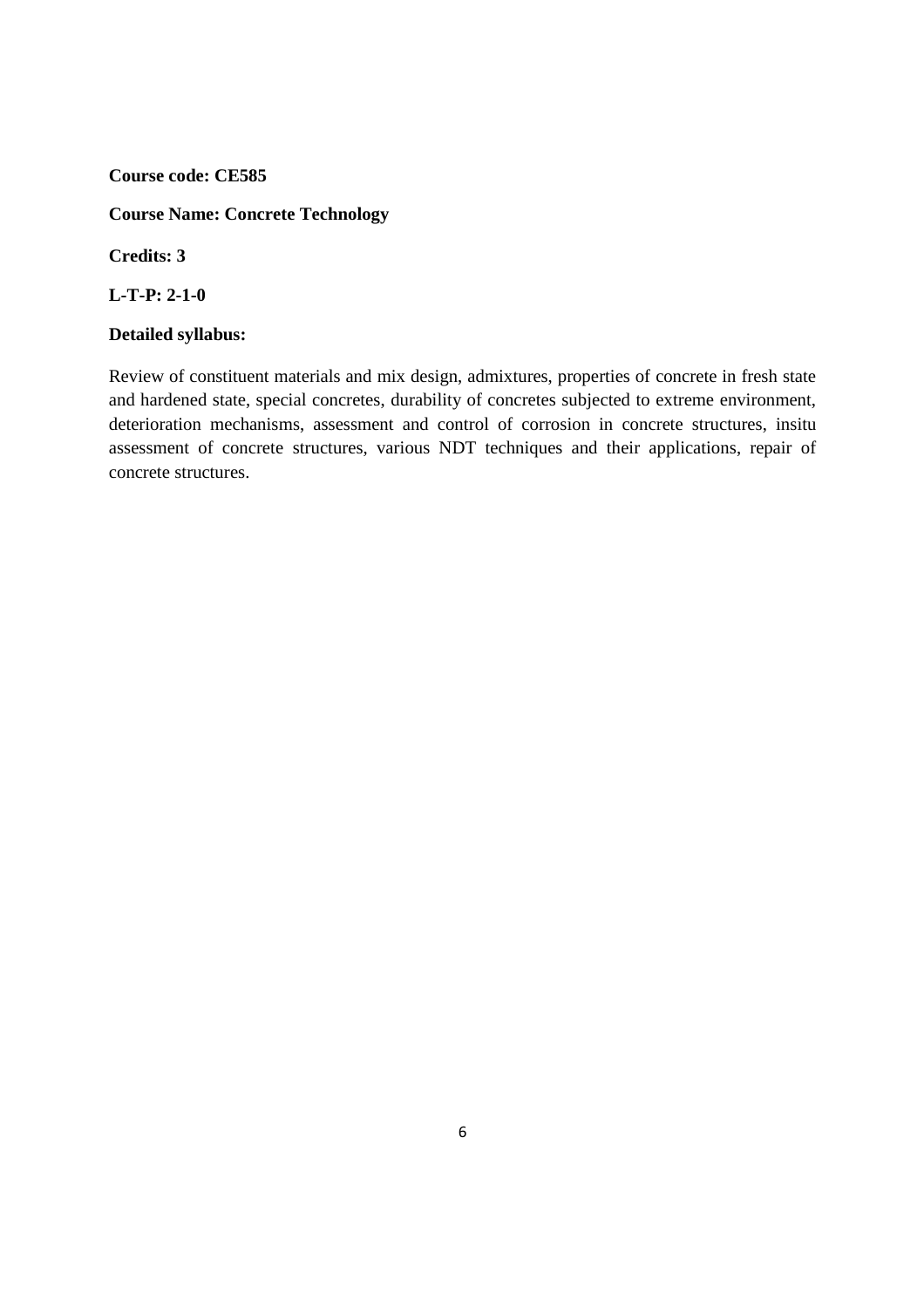## **Course Name: Bridge Engineering**

**Credits: 3** 

**L-T-P: 2-1-0** 

## **Detailed syllabus:**

Types of Bridges, choice of bridge type, criteria for selection of bridge site, economic span, bridge loadings, slab bridges, effect of skew, load distribution theories for multi beam bridges, design of R.C. and prestressed T beam bridges, behavior and structural action of box girder bridge, bridge bearings, methods of construction, inspection and maintenance procedures, rehabilitation of bridges.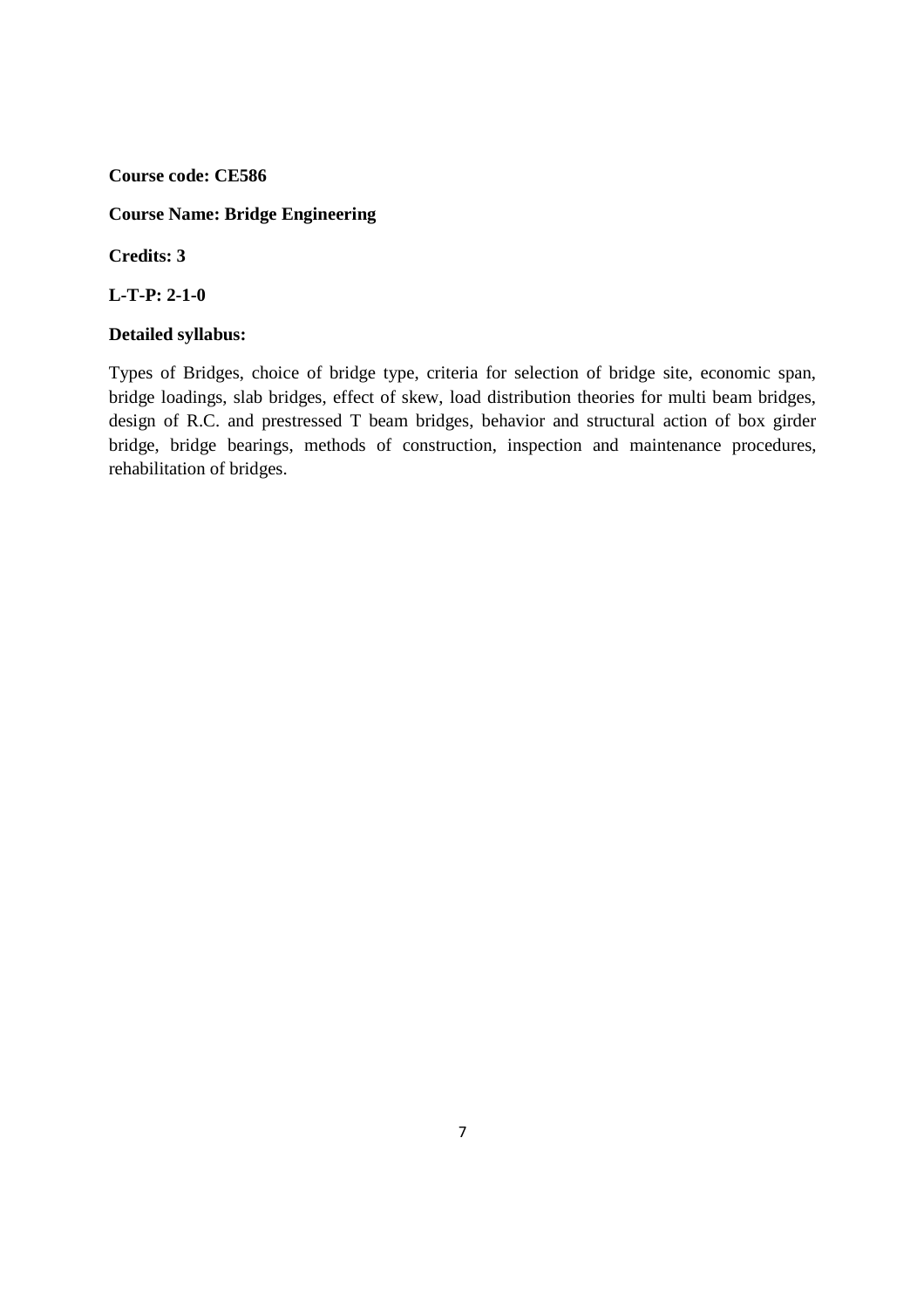## **Course Name: Advanced Solid Mechanics**

**Credits: 3** 

**L-T-P: 2-1-0** 

## **Detailed syllabus:**

Linear elasticity, Stress, strain, constitutive relations; Boundary conditions, Description of an Elasticity problem as a boundary value problem, Plane stress, strain, axi-symmetric problems, Large displacements and large strains; Cartesian, cylindrical and spherical coordinates; Introduction to curvilinear coordinates; Thermal strains. Introduction to plasticity; Yield condition; Ideal elasto-plastic material.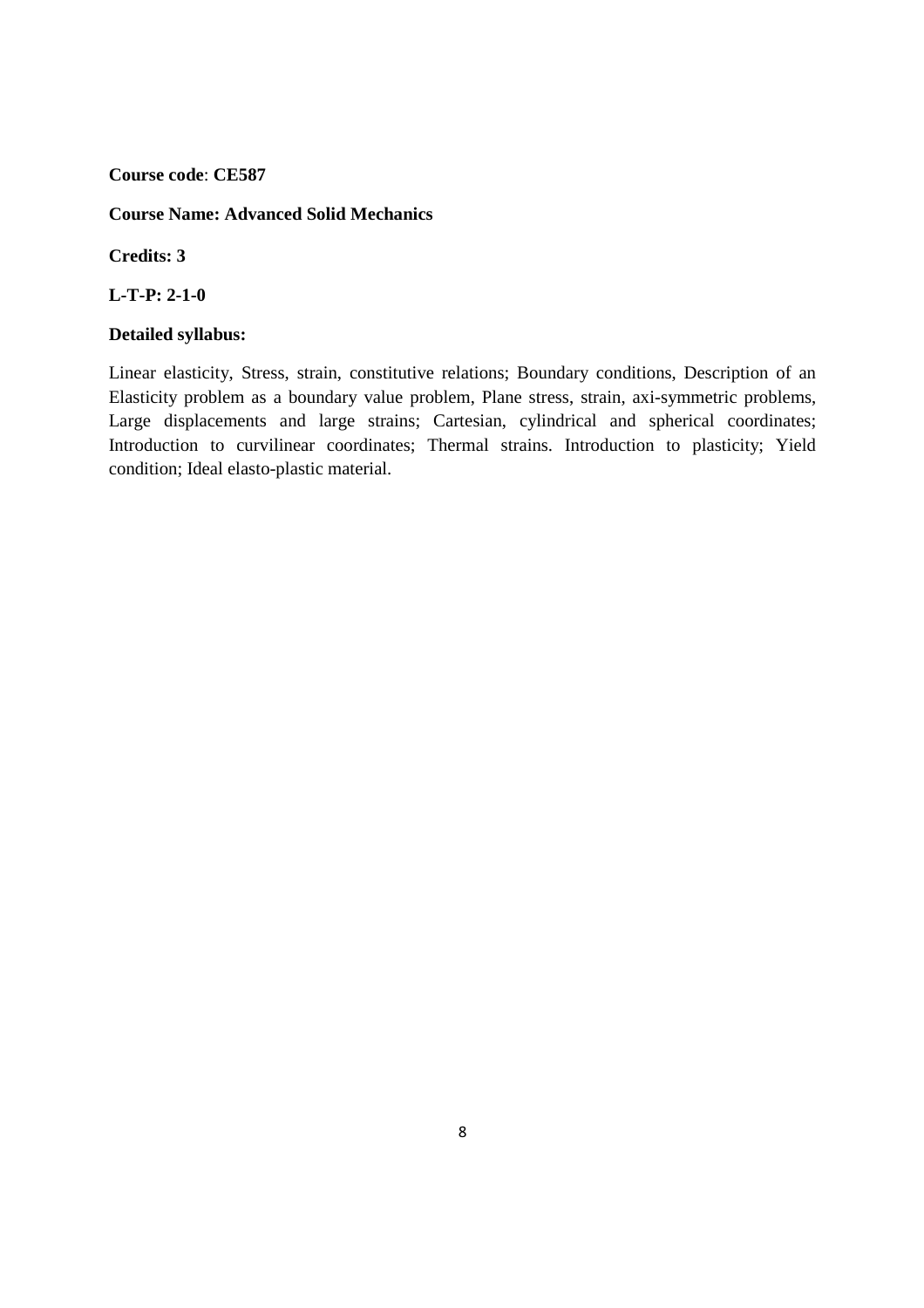**Course Name***:* **Tall Buildings** 

**Credits: 3** 

**L-T-P: 2-1-0** 

#### **Detailed syllabus:**

Structural systems of tall buildings; Moment resistant frames, braced frames, eccentrically braced frames, shear walls, coupled shear walls, frame shear wall interaction, tubular structures; approximate and matrix oriented methods of design of tall buildings; design of pile and raft foundation for tall buildings.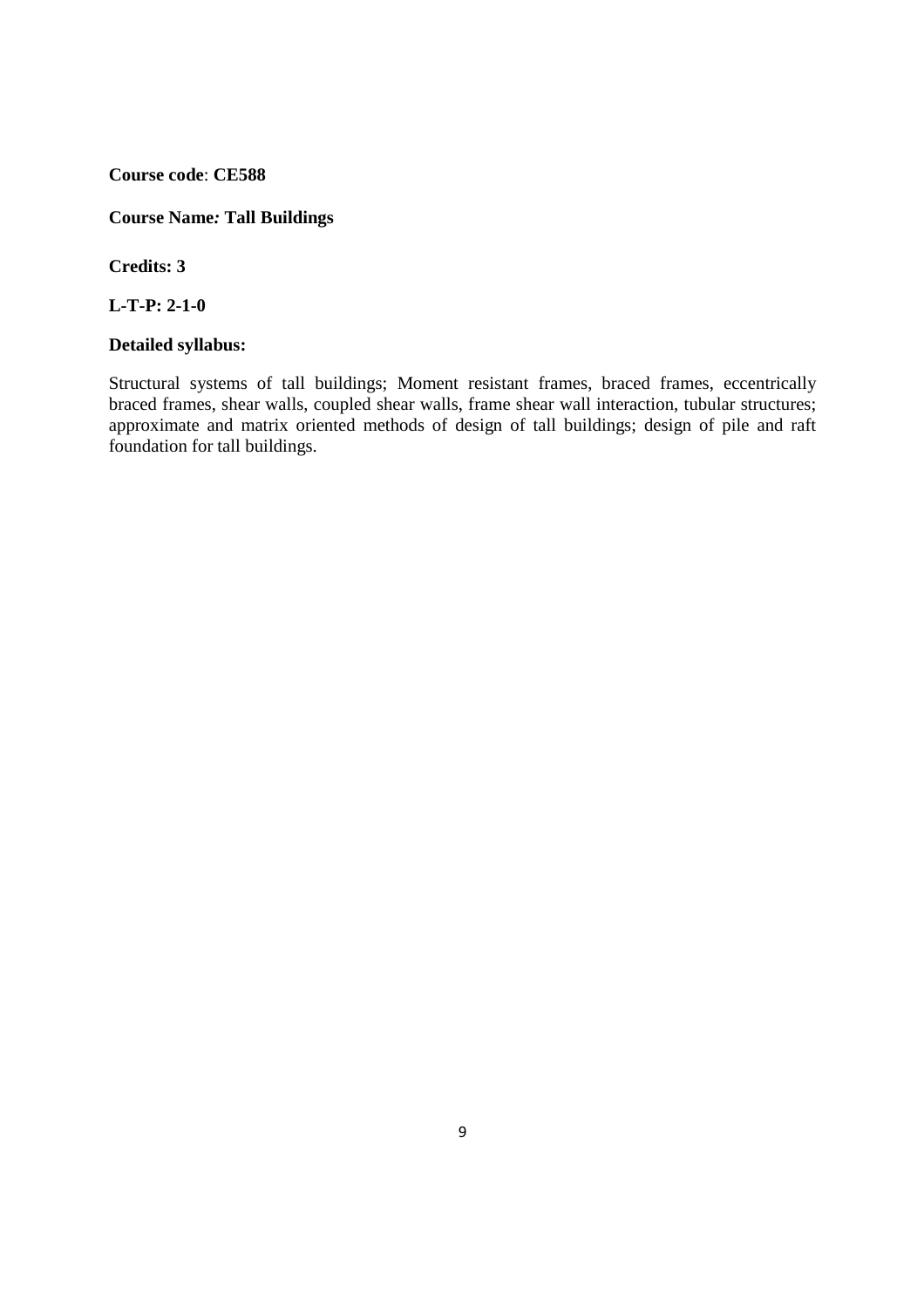#### **Course Name: Pre-Stressed Structures**

**Credits: 3** 

**L-T-P: 2-1-0** 

## **Detailed syllabus:**

Basic philosophy of prestressing: Various techniques of prestressing with and without prestressing cables, different systems of prestressing, materials and design concepts, Prestressing of concrete structures, Analysis and design of beams, Design of end blocks, Ultimate strength in flexure and shear, Statically indeterminate structures, Tension members, tanks, compression members, partial prestressing, composite construction, precast prestressed elements.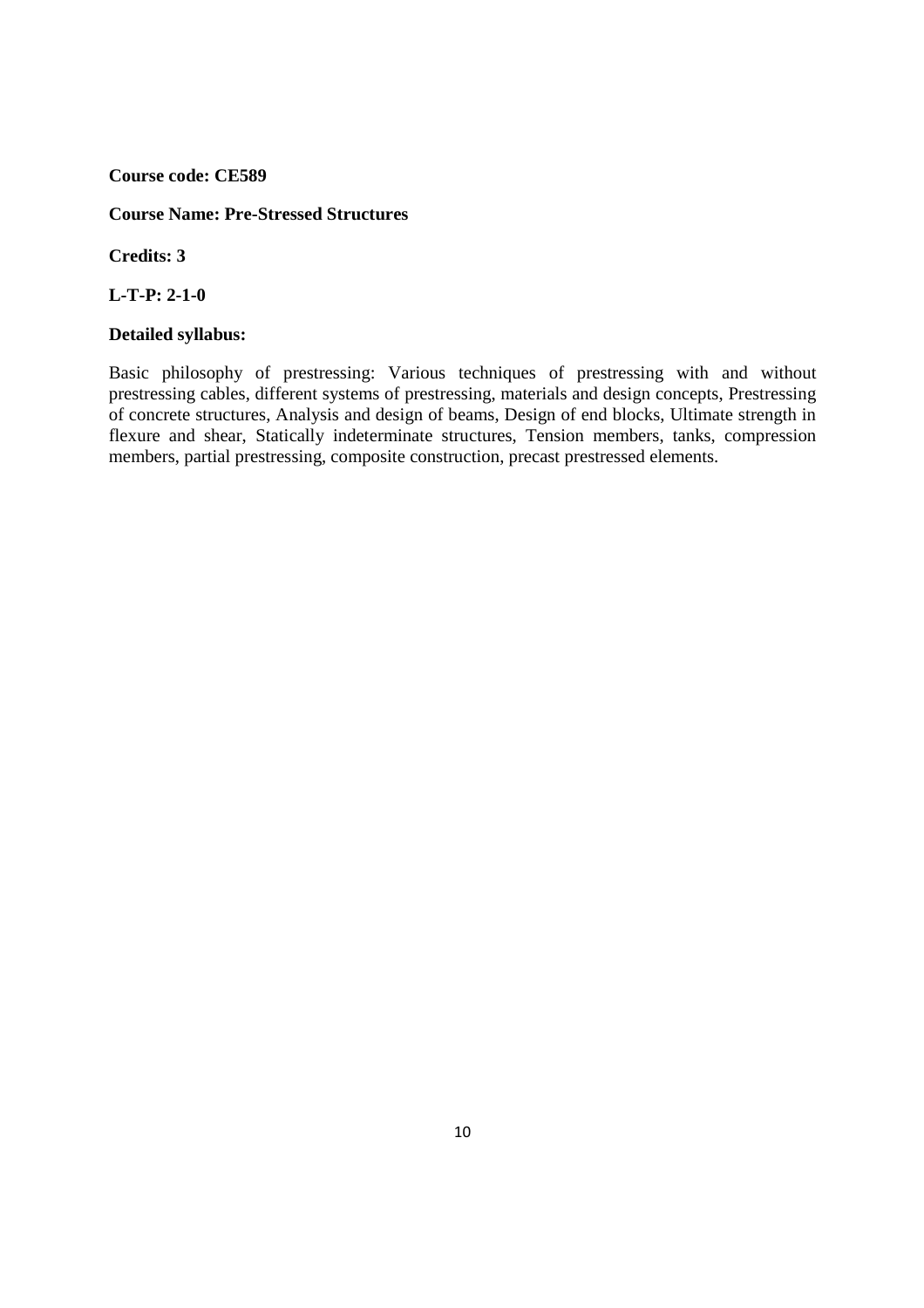## **Course Name**: **Earthquake Engineering**

**Credits: 3** 

**L-T-P: 2-1-0** 

### **Detailed syllabus:**

Characterization of ground motion, Earthquake intensity and magnitude; Recording instruments and base line correction; Predominant period and amplification through soil; Earthquake spectra for elastic and inelastic systems; Idealization of structural systems; Lateral force evaluation by mode superposition and direct integration; Effect of foundation/soil on earthquake response; Analysis for torsion; Review of damages during past earthquakes and remedial measures; Reinforcement detailing for members and joints detailing; Codal provisions.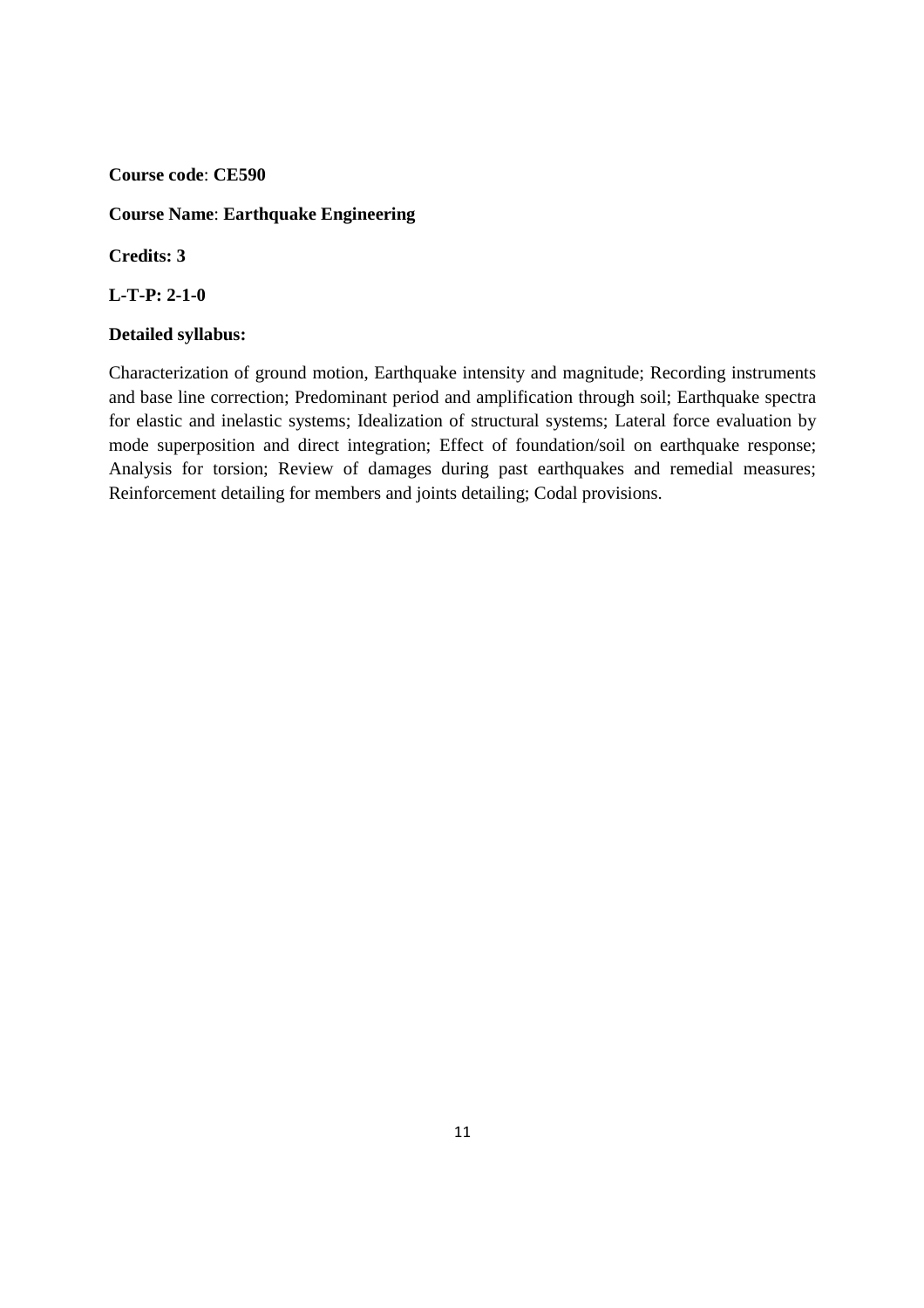### **Course Name: Structural Optimization**

**Credits: 3** 

**L-T-P: 2-1-0** 

#### **Detailed syllabus:**

Formulation of different types of structural optimization problems; Optimality criteria based structural optimization; Computation of derivatives of response quantities with respect to design variables; Classical optimization; Lagrange multiplier technique and Kuhn-Tucker conditions; Solution of NLP by direct methods and by series of unconstrained optimization problems and by series of unconstrained optimization problems and by series of linear programming problems.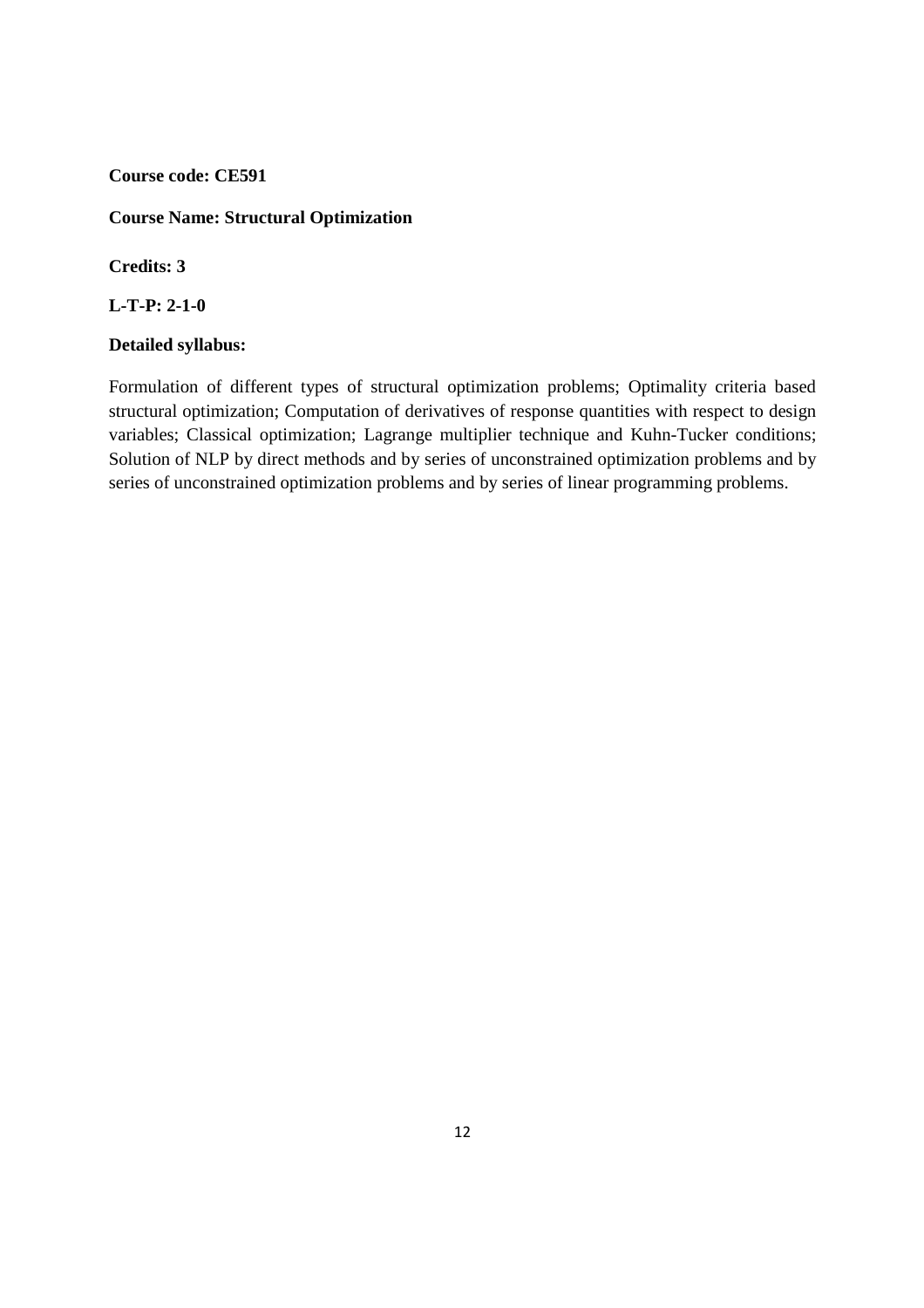**Course Name Design of Composite Structures** 

**Credits: 3** 

**L-T-P: 2-1-0** 

## **Detailed syllabus:**

Composite Systems: Materials, loadings, composite floor systems, composite building systems, methods of analysis.

Composite Beams: Components and systems, fundamentals of composites action, shear connection, design for flexure, serviceability, prestressed beams.

Composite Columns: Types of composite compression members, behavior of composite columns, special considerations.

Lateral Resisting System: Types of bracing, moment resisting frames, braced frames, shear-wall design and horizontal diaphragms, joints.

Time dependent effects: Creep, shrinkage, thermal effects.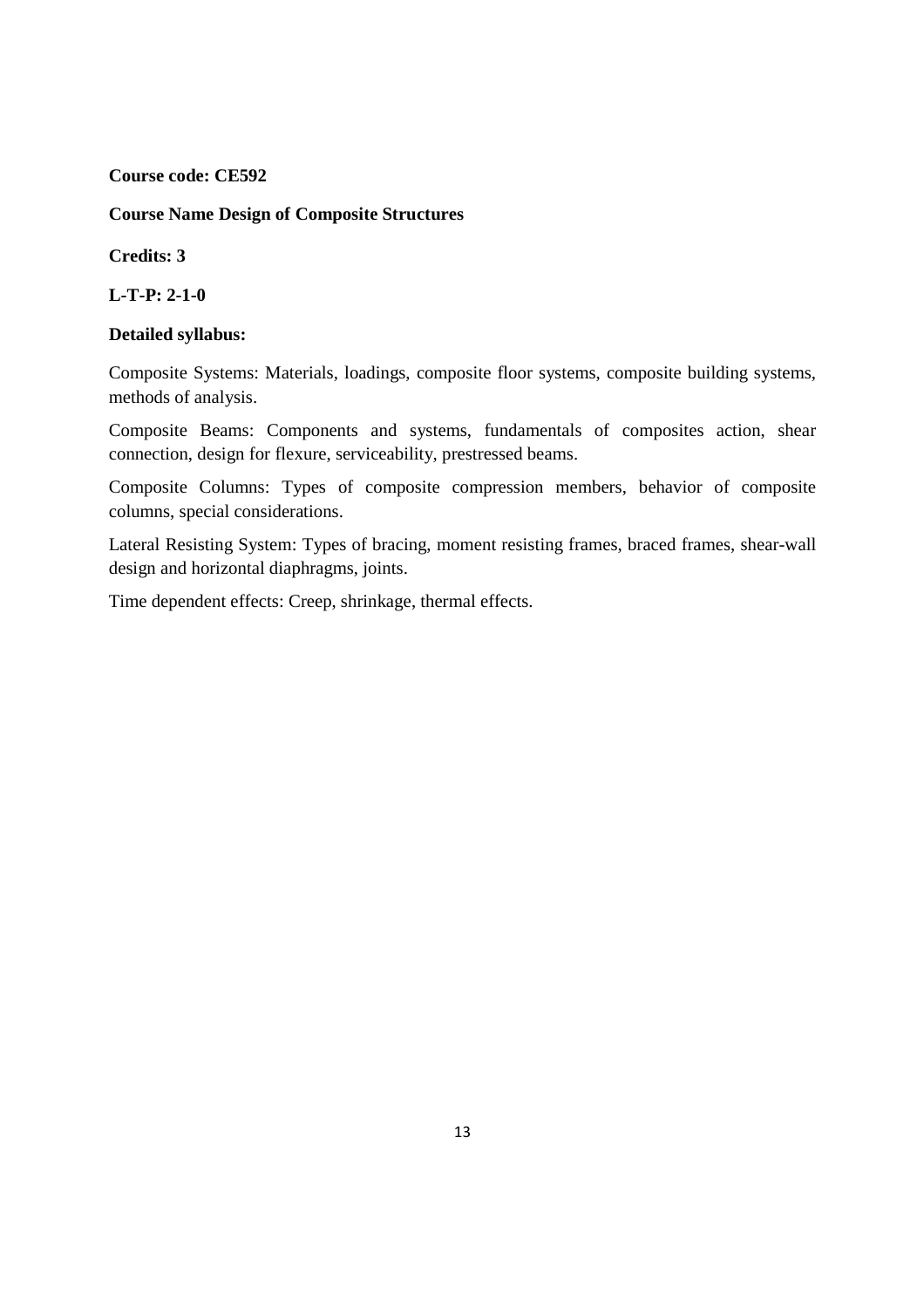### **Course Name: Plates and Shells**

**Credits: 3** 

**L-T-P: 2-1-0** 

#### **Detailed syllabus:**

Plate equation and behaviour of thin plates in Cartesian, polar and skew coordinates; Curvilinear coordinates and coordinate transformation; Isotropic and orthotropic plates, bending and twisting of plates; Navier and Levy solutions and energy methods; rectangular, circular plates and plates with variable rigidity in Cartesian and polar coordinates; Numerical solutions. Shell behaviour, shell surfaces and characteristics, classifications of shells, equilibrium equations in curvilinear coordinates, force displacement relations; Membrane analysis of shells of revolution and cylindrical shells under different loads, shallow shells, concept of pseudo stresses, membrane solution of elliptic paraboloids and hyperboloids, solutions of typical problems.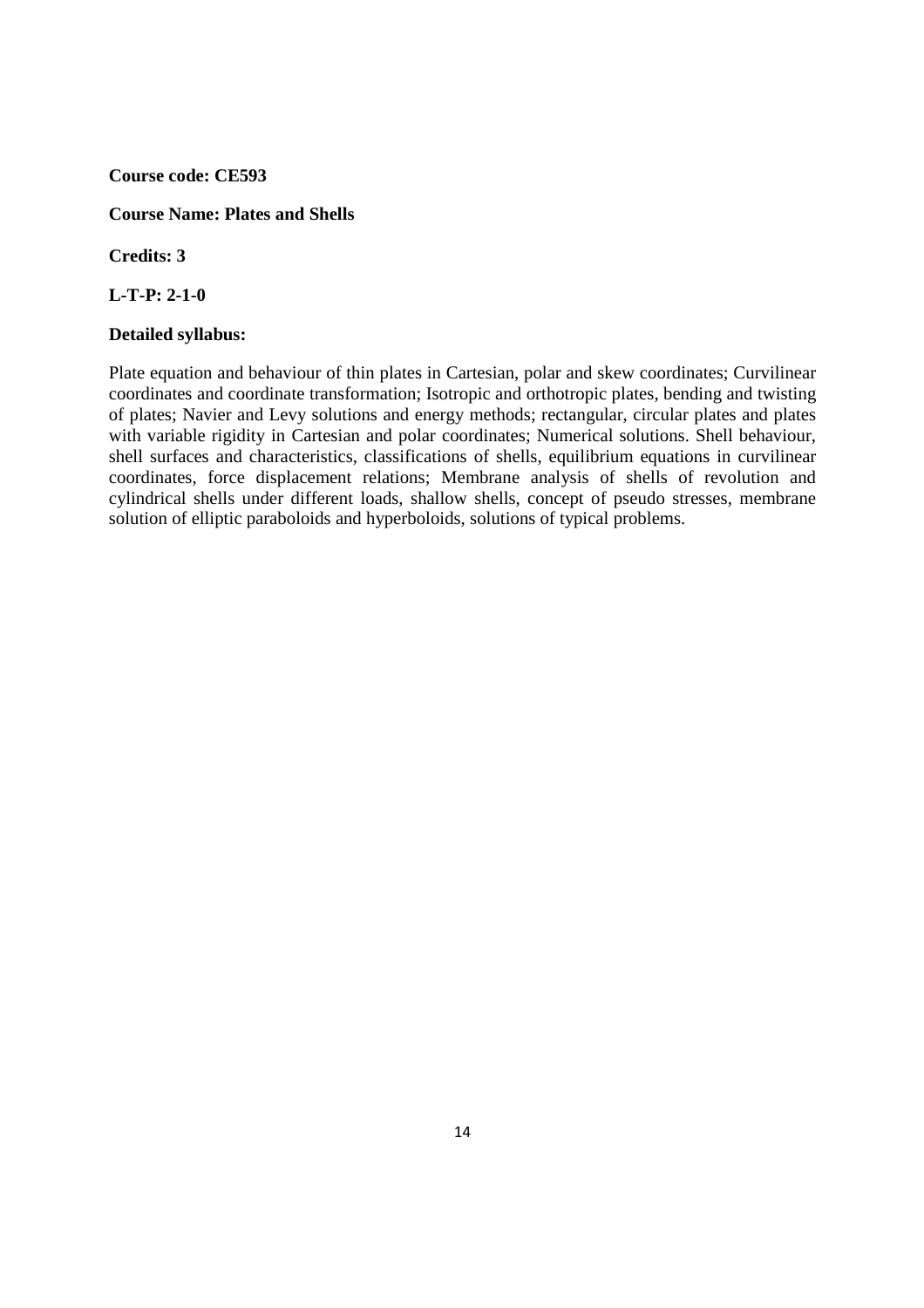**Course Name: Computational Methods** 

**Credits: 3** 

**L-T-P: 2-1-0** 

## **Detailed syllabus:**

**SOLUTION OF EQUATIONS AND EIGENVALUE PROBLEMS**: Error analysis; the roots of nonlinear equations, solutions of large system of linear equations and Eigenvalue problem of a matrix; Pascal's triangle for one and two dimensions, divided differences; Newton's forward and backward difference formulas; Differentiation using interpolation formulae; Numerical integration by trapezoidal and Simpson's rules; Romberg's method; Two and Three point Gaussian quadrature formulae.

**INTERPOLATION AND APPROXIMATION:** Solution of equation; Fixed point iteration:  $x=g(x)$  method; Newton's method; Solution of linear system by Gaussian elimination and Gauss-Jordon method; Iterative method-Gauss Seidel method, Inverse of a matrix by Gauss Jordon method; Eigen value of matrix by power method and by Jacobi method for symmetric matrix.

**NUMERICAL DIFFERENTIATION AND INTEGRATION:** Advanced numerical linear algebra; Direct and iterative methods for linear systems; Decompositions and SVD factorizations; stability and accuracy of numerical algorithms; Nonlinear ordinary differential equations & partial differential equations; Nonlinear optimization, FFTs, and wavelet analysis.

Note: Problem sets will involve use of MATLAB® or any other programming language.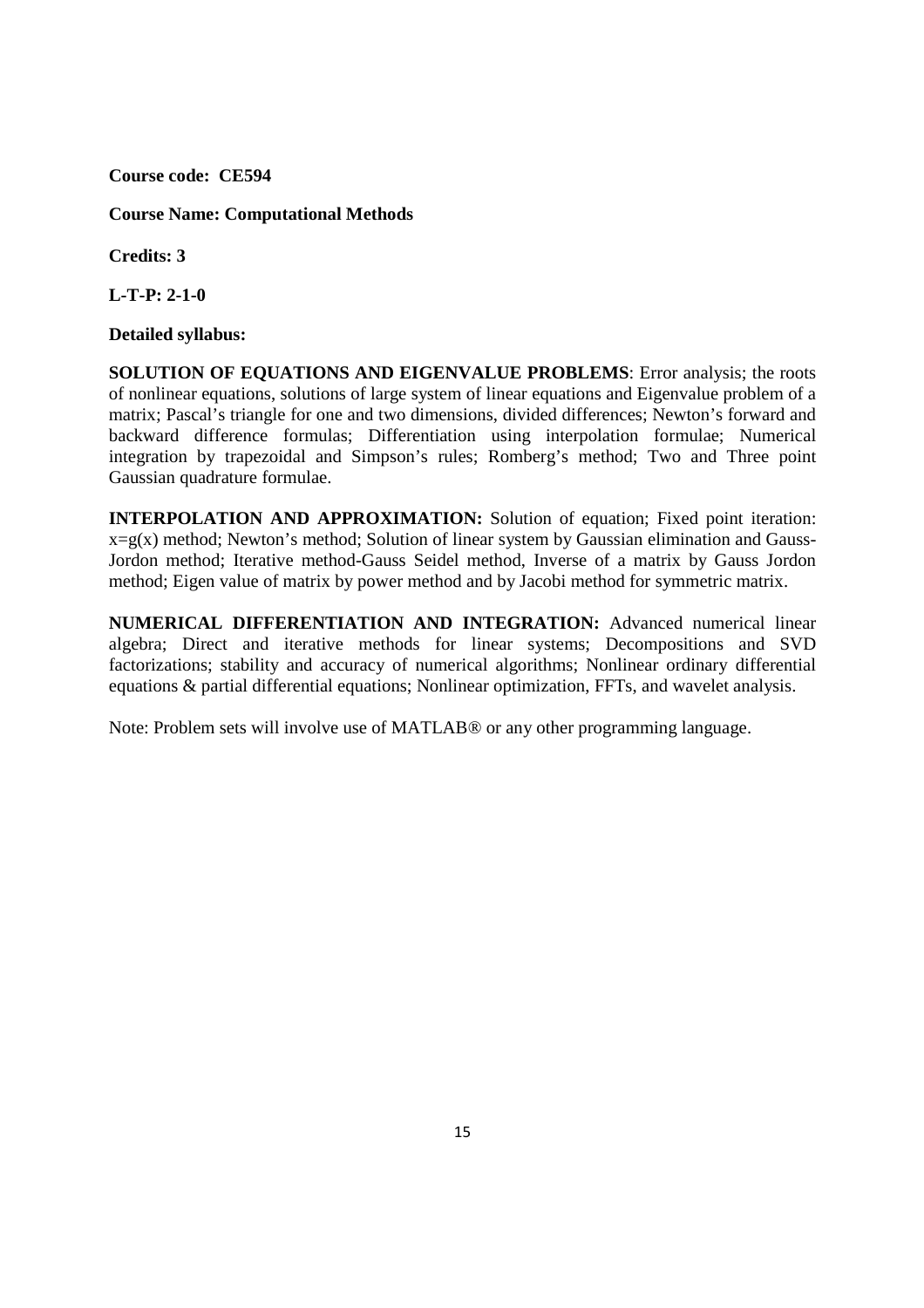## **Course Name: Advanced Foundation Design**

**Credits: 3** 

**L-T-P: 2-1-0** 

## **Detailed syllabus:**

Critical study of conventional methods of foundation design, analysis of settlement of soil and foundations, foundations of in-expensive and swelling soils, raft foundations, well foundations, pile foundations, theory of vibrations, liquefaction of soils, coffer dams, types and design principles, underpinning of foundations, design of bridge abutments, three dimensional consolidation and theory of sand drains, reinforced earth and its applications.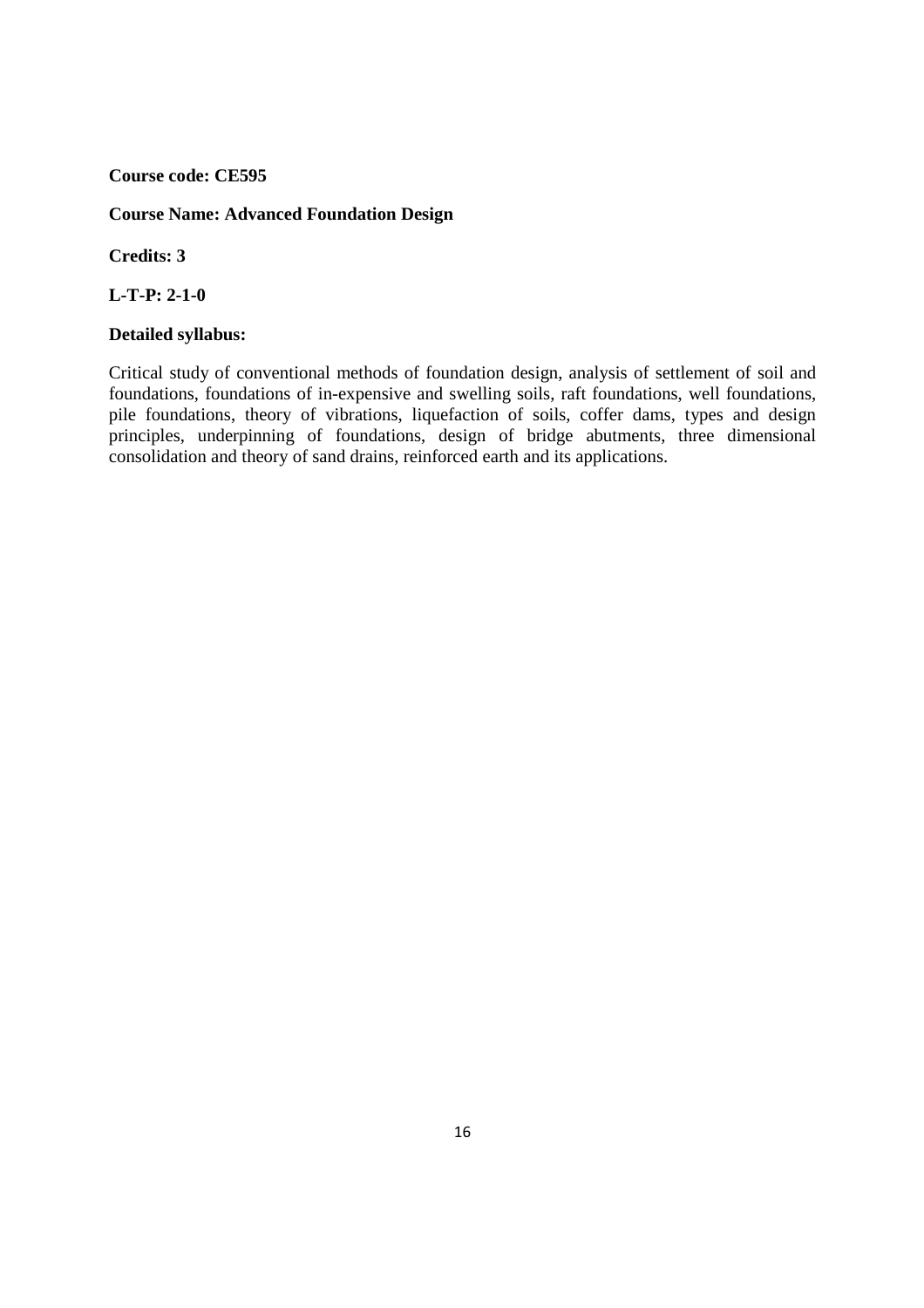## **Course Name: Ground Improvement Techniques**

**Credits: 3** 

**L-T-P: 2-1-0** 

## **Detailed syllabus:**

Ground improvement potential, drainage methods, precompression and vertical drains, vibration methods, grouting and injection, mechanical cementing and chemical stabilisation; granular piles, stone columns, diaphragm walls, Soil reinforcement, Geosynthetics and their application cost effective design of retaining walls with geosynthetics, civil engineering applications of extruded polymer grids, Geomembranes with landfill closures, Thermal methods of ground improvement, Improving Rock stability and Quality.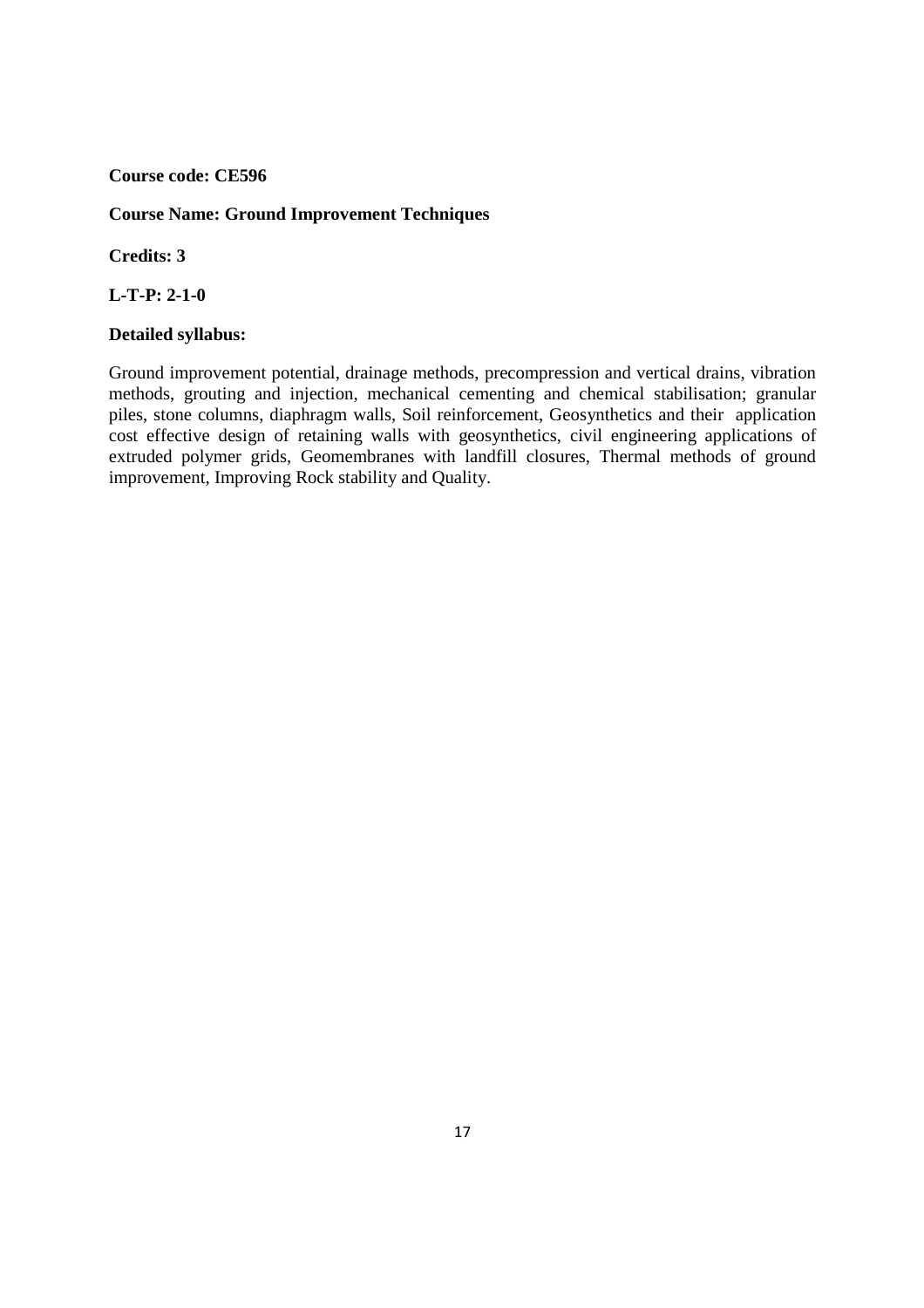## **Course Name: Soil Structure Interaction**

## **Credits: 3**

**L-T-P: 2-1-0** 

#### **Detailed syllabus:**

Critical study of conventional methods of foundation design, nature and complexities of soil structure interaction, application of advanced techniques of analysis;. Interaction problems based on the theory of sub grade reaction such as beams, footings, rafts etc. Analysis of different types of frame structures founded on stratified natural deposits with linear and nonlinear stress strain characteristics, Determination of pile capacities, group action of piles; design of retaining structures.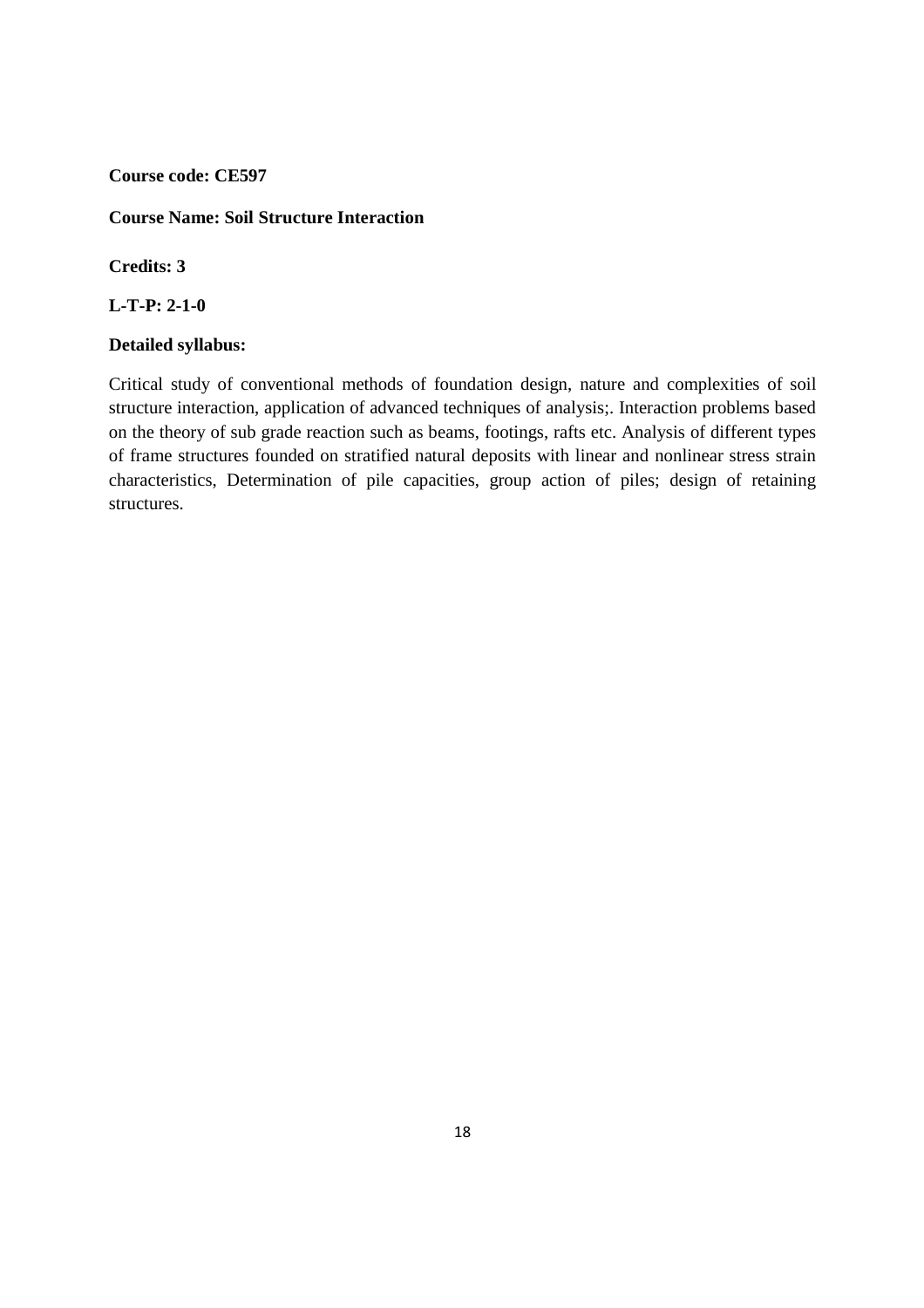## **Course Name: Structure Lab-I**

**Credits: 2** 

**L-T-P: 0-0-4** 

## **Detailed syllabus:**

Basic test for materials, Mix Design, Non-destructive and other relevant tests of concrete quality. Determination of various parameters for steel & concrete and other related parameters using computer programs.